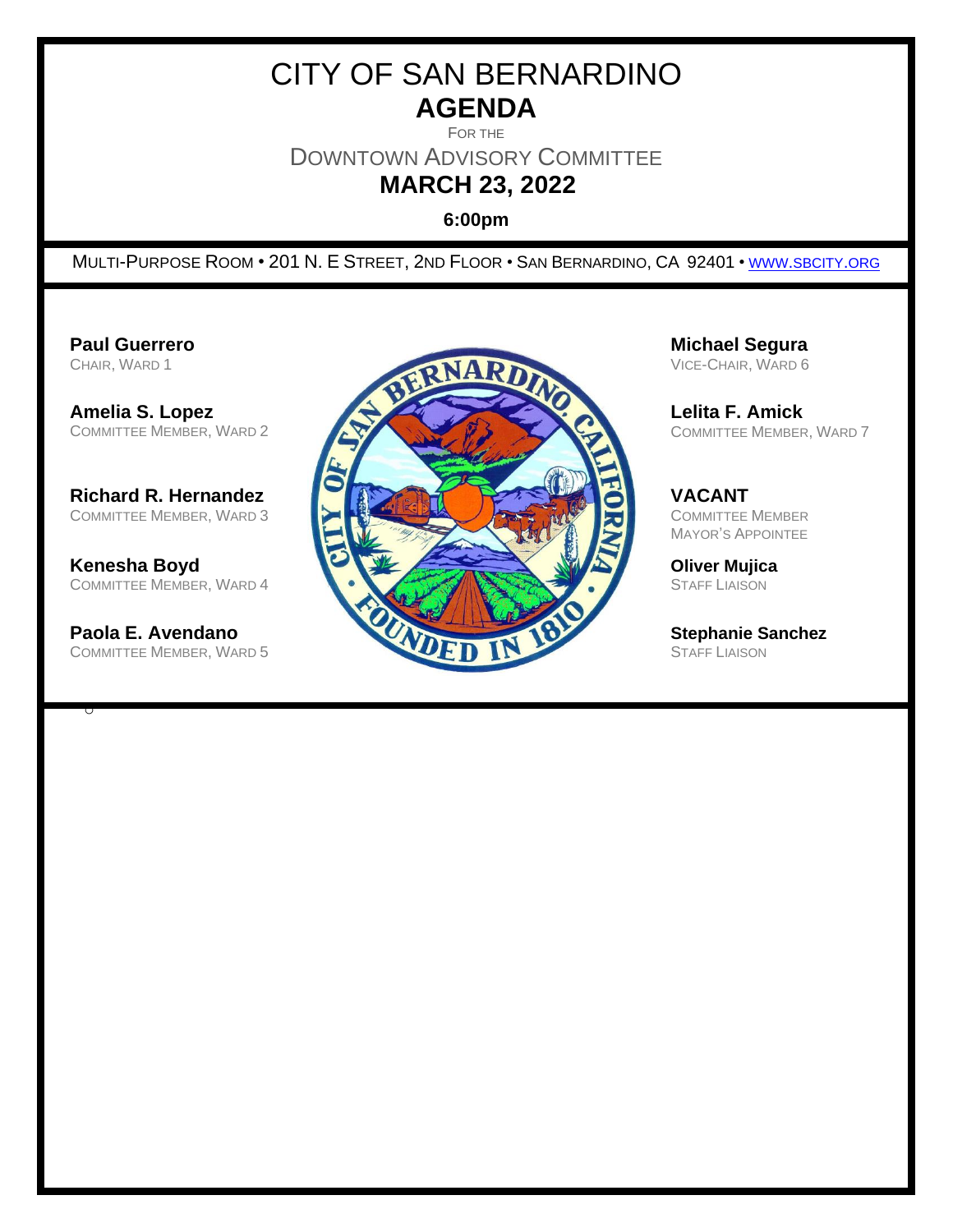## **Welcome to a meeting of Downtown Advisory Committee of the City of San Bernardino.**

- $\circ$  Anyone who wishes to speak during public comment or on a particular item will be required to fill out a speaker slip. Speaker slips must be turned in to the Secretary. You may email your request to speak to CEDPublicComment@sbcity.org prior to 3pm on the day of the meeting. Each request will cover one speaker. Those who wish to speak must submit their own request to be called on by the Chairperson.
- o **There is a 3-minute-per-person time limit for all comments, excluding quasi-judicial hearings.**
- o Written comment on any item may also be submitted to the Secretary to be included in the meeting record. It will not be read aloud by the Secretary.
- $\circ$  Those who wish to speak on public or quasi-judicial hearing items will have three minutes for each item.
- o All who wish to speak, including Commissioners and staff, need to be recognized by the Chairperson or Vice-Chairperson before speaking.
- $\circ$  All documents for public review are on file with the City Clerk's Office or may be accessed online by going to [www.sbcity.org.](file:///C:/Users/Maier_Jo/AppData/Local/Microsoft/Windows/Temporary%20Internet%20Files/Content.Outlook/MLV37WOO/www.sbcity.org)
- o The City of San Bernardino encourages the public to view this Downtown Advisory Committee Meeting on television or online. The meeting is broadcast live on Time Warner Channel 3 or Charter Spectrum Channel 3 and live streamed online at [www.sbcity.org/dtacwatch](http://www.sbcity.org/dtacwatch)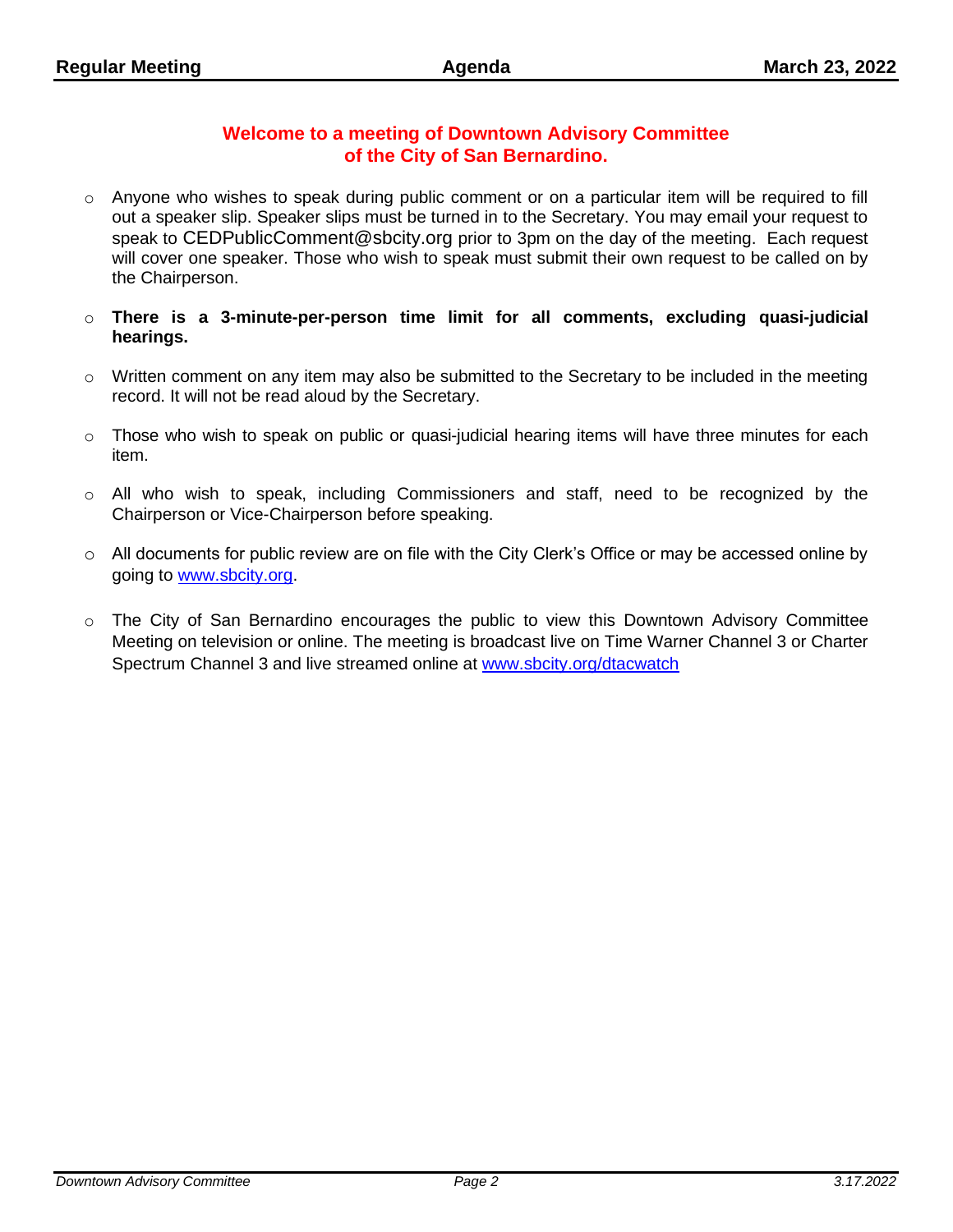## **CALL TO ORDER**

## **PLEDGE OF ALLEGIANCE**

## **ROLL CALL**

### **PUBLIC COMMENTS FOR ITEMS LISTED AND NOT LISTED ON THE AGENDA**

A three-minute limitation shall apply to each member of the public who wishes to address the Downtown Advisory Committee on any item on the agenda, excluding public hearings. There is no limit to the number of items that may be discussed within the three-minute time limit. You may email your public comment to *CEDPublicComment@sbcity.org* by 3pm on the day of the meeting.

#### **INTRODUCTORY COMMENTS**

#### **1. City Staff and Consultant Introductions**

**Subject**: Welcoming Comments on Behalf of the DTAC Chairperson and review of tonight's agenda.

#### **DOWNTOWN SPECIFIC PLAN COMMITTEE BUSINESS**

#### **2. Public Outreach Activities**

**Subject**: PlaceWorks will review the schedule of the community participation activities including:

- Community Guide to Planning Initiative
- Next Round of Downtown Workshops in April
- Upcoming Stakeholder Meetings and/or Pop-Ups

**Recommendation:** Staff recommended that the Downtown Advisory Committee Receive and File the Project Update.

#### **3. Project Update**

**Subject**: PlaceWorks will review the status of work completed.

**Recommendation:** Staff recommended that the Downtown Advisory Committee Receive and File the Project Update.